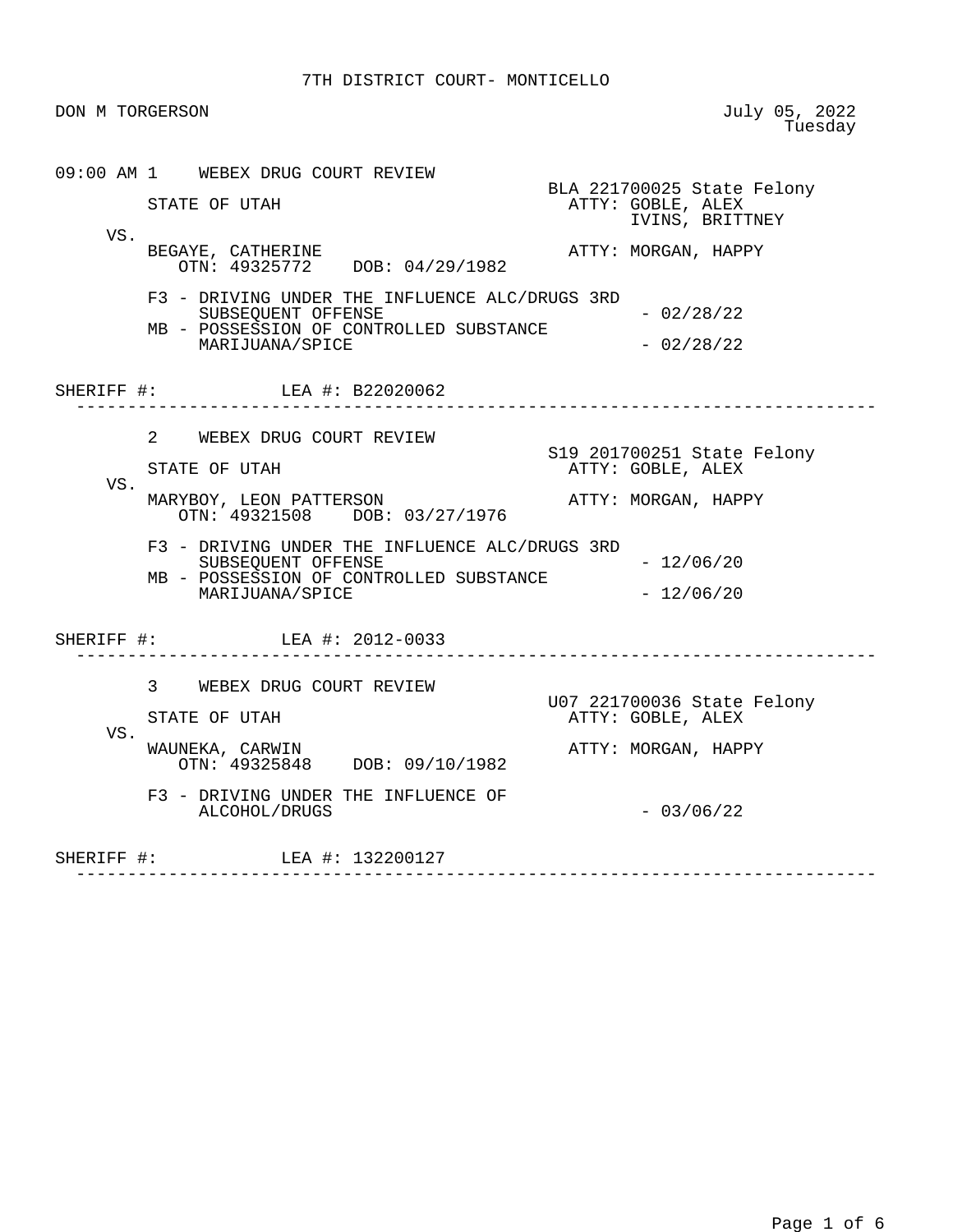DON M TORGERSON

July 05, 2022<br>Tuesday

|             | 09:00 AM 4 WEBEX DRUG COURT REVIEW                                                                                     |                                                    |  |
|-------------|------------------------------------------------------------------------------------------------------------------------|----------------------------------------------------|--|
| VS.         | STATE OF UTAH                                                                                                          | U07 215700026 Misdemeanor DUI<br>ATTY: GOBLE, ALEX |  |
|             | YAZZIE, RHONDA<br>OTN: 49324916 DOB: 10/25/1996                                                                        | ATTY: MORGAN, HAPPY                                |  |
|             | MB - IMPAIRED DRIVING<br>MA - POSSESSION OR USE OF A CONTROLLED                                                        | $-10/07/21$                                        |  |
|             | SUBSTANCE<br>MA - POSSESSION OR USE OF A CONTROLLED                                                                    | $-10/07/21$                                        |  |
|             | SUBSTANCE<br>MA - POSSESSION OR USE OF A CONTROLLED                                                                    | $-10/07/21$                                        |  |
|             | SUBSTANCE<br>MA - POSSESSION OR USE OF A CONTROLLED                                                                    | $-10/07/21$                                        |  |
|             | SUBSTANCE<br>IN - HEAD LAMP VIOLATION                                                                                  | $-10/07/21$<br>$-10/07/21$                         |  |
|             | CITATION #: SHERIFF #: LEA #: 132100603                                                                                |                                                    |  |
|             | 10:00 AM 5 WEBEX PLEA IN ABEYANCE REVIEW                                                                               | U07 211700046 Other Misdemeanor                    |  |
| VS.         | STATE OF UTAH                                                                                                          | ATTY: GOBLE, ALEX                                  |  |
|             | BURKE, TOMMY JAMES<br>OTN: 60571072 DOB: 10/20/1970                                                                    | ATTY: THOMAS, GLEN                                 |  |
|             | MA - POSSESSION OR USE OF A CONTROLLED<br>SUBSTANCE                                                                    | $-02/02/21$                                        |  |
|             | MB - POSSESSION OF CONTROLLED SUBSTANCE<br>MARIJUANA/SPICE                                                             | $-02/02/21$                                        |  |
|             | MB - USE OR POSSESSION OF DRUG PARAPHERNALIA - 02/02/21                                                                |                                                    |  |
|             | CITATION #: SHERIFF #: LEA #: 132100054                                                                                |                                                    |  |
|             | 6 WEBEX PIA REVIEW HEARING                                                                                             | BLA 201700221 Other Misdemeanor                    |  |
|             | STATE OF UTAH                                                                                                          | ATTY: GOBLE, ALEX                                  |  |
| VS.         | DUARTE, ALEJANDRA<br>DOB: 12/17/1992<br>OTN:                                                                           | ATTY: THOMAS, GLEN                                 |  |
|             | MA - POSSESSION OR USE OF A CONTROLLED<br>SUBSTANCE                                                                    | $-10/07/20$                                        |  |
|             | MB - USE OR POSSESSION OF DRUG PARAPHERNALIA                                                                           | $-10/07/20$                                        |  |
|             | Use this link to join the hearing:<br>https://utcourts.webex.com/utcourts/j.php?MTID=m13f1e7f695016ec6f6dd7d359fa90fcb |                                                    |  |
| CITATION #: | SHERIFF #:<br>NO OTN NUMBER<br>$\geq$                                                                                  | LEA #: B20100022<br>$\prec$                        |  |

------------------------------------------------------------------------------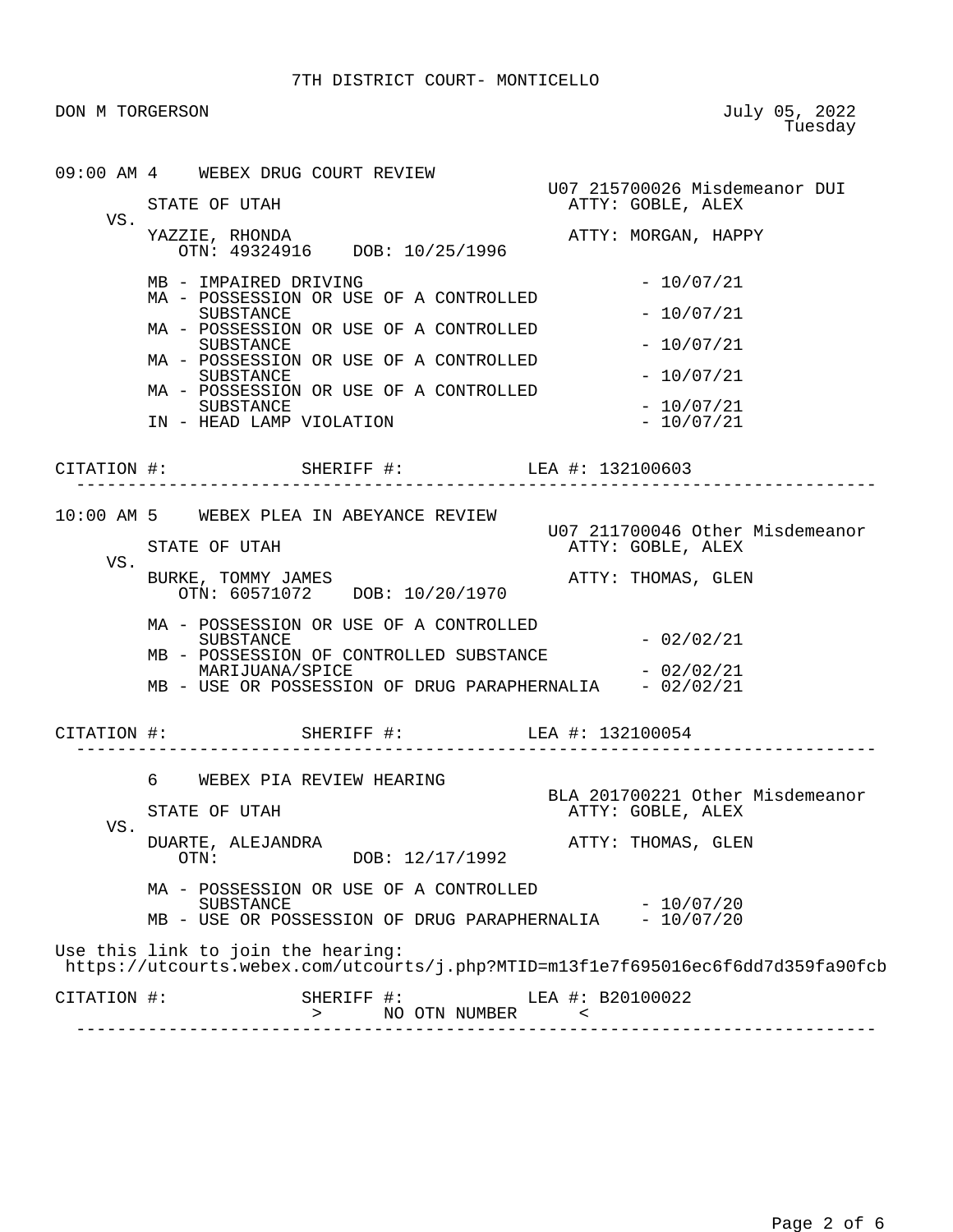DON M TORGERSON July 05, 2022<br>Tuesday en de la construcción de la construcción de la construcción de la construcción de la construcción de la construcción de la construcción de la construcción de la construcción de la construcción de la construcción de la cons 10:00 AM 7 TRIAL DE NOVO SCHEDULING CONF. S19 221700093 Other Misdemeanor STATE OF UTAH ATTY: GOBLE, ALEX IVINS, BRITTNEY VS. LEITE, JULIANO MIGUEL **ATTY: MELTON, WILLIAM**  OTN: 60574894 DOB: 02/14/1980 MB - POSSESSION OF CONTROLLED SUBSTANCE  $MARTJUANA/SPICE$   $-04/16/22$ MB - USE OR POSSESSION OF DRUG PARAPHERNALIA  $-04/16/22$ <br>IN - SPEEDING - 90/65  $IN - SPEEDING - 90/65$  Use this link to join the hearing: https://utcourts.webex.com/utcourts/j.php?MTID=m13f1e7f695016ec6f6dd7d359fa90fcb CITATION #: S11066962 SHERIFF #: LEA #: ------------------------------------------------------------------------------ 8 WEBEX PLEA IN ABEYANCE REVIEW MNO 191700227 State Felony ATTY: GOBLE, ALEX VS. LOEBACH, KRISTEN MELISSA ATTY: HALLS, CRAIG OTN: 49318082 DOB: 06/25/1979  $F3$  - ENDANGERMENT OF CHILD OR ELDER ADULT  $-11/30/19$  MB - POSSESSION OF CONTROLLED SUBSTANCE MARIJUANA/SPICE  $- 11/30/19$ MB - USE OR POSSESSION OF DRUG PARAPHERNALIA - 11/30/19 SHERIFF #: LEA #: M19110038 ------------------------------------------------------------------------------ 9 WX GOTCHA CHECK/BAIL HEARING S19 195700020 Misdemeanor DUI STATE OF UTAH ATTY: GOBLE, ALEX VS. MILLER, DAMION F ATTY: OTN: 49315948 DOB: 03/03/1994 MA - POSSESSION OR USE OF A CONTROLLED  $SUBSTANCE$   $-08/18/19$ MB - DRIVE WITH MEASURABLE CONTROLLED SUBSTAN - 08/18/19 MB - POSSESSION OF CONTROLLED SUBSTANCE MARIJUANA/SPICE  $- 08/18/19$ MB - USE OR POSSESSION OF DRUG PARAPHERNALIA - 08/18/19 MC - OPEN CONTAINER IN VEHICLE ON HIGHWAY - 08/18/19  $IN - SPEEDING - 78/65$  - 08/18/19 Use this link to join the hearing: https://utcourts.webex.com/utcourts/j.php?MTID=m13f1e7f695016ec6f6dd7d359fa90fcb CITATION #: SHERIFF #: LEA #: 1908-0111 > WARRANT ISSUED < ------------------------------------------------------------------------------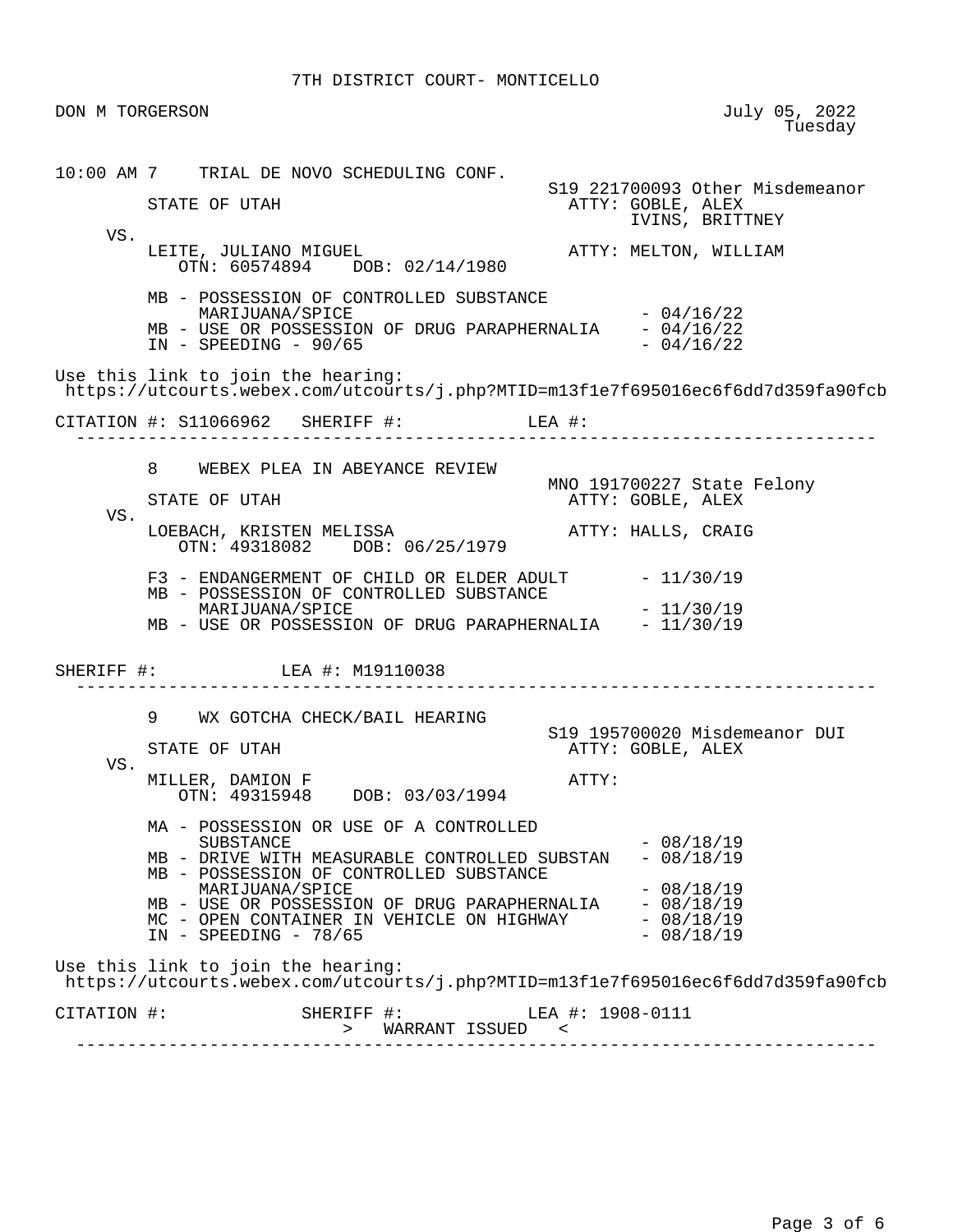DON M TORGERSON July 05, 2022<br>Tuesday en de la construcción de la construcción de la construcción de la construcción de la construcción de la construcción de la construcción de la construcción de la construcción de la construcción de la construcción de la cons 10:00 AM 10 WEBEX PIA REVIEW HEARING BLA 201700220 Other Misdemeanor<br>ATTY: GOBLE, ALEX ATTY: GOBLE, ALEX VS. PESSOA, CHRISTOPHER <br>
OTN: DOB: 08/31/1992<br>
OTN: DOB: 08/31/1992 MA - POSSESSION OR USE OF A CONTROLLED  $-10/07/20$ MB - USE OR POSSESSION OF DRUG PARAPHERNALIA - 10/07/20 Use this link to join the hearing: https://utcourts.webex.com/utcourts/j.php?MTID=m13f1e7f695016ec6f6dd7d359fa90fcb CITATION #: SHERIFF #: LEA #: B20100022 > NO OTN NUMBER < ------------------------------------------------------------------------------ 11 WEBEX PLEA IN ABEYANCE REVIEW U07 211700045 Other Misdemeanor ATTY: GOBLE, ALEX VS. PITTS, JENNIFER KELLY **ATTY: THOMAS, GLEN**  OTN: 60571064 DOB: 06/15/1990 MA - POSSESSION OR USE OF A CONTROLLED  $-02/02/21$  MB - POSSESSION OF CONTROLLED SUBSTANCE MARIJUANA/SPICE - 02/02/21 MB - USE OR POSSESSION OF DRUG PARAPHERNALIA CITATION #: SHERIFF #: LEA #: 132100054 ------------------------------------------------------------------------------ 12 WX GOTCHA CHECK/BAIL HEARING BLA 211700112 Other Misdemeanor STATE OF UTAH ATTY: GOBLE, ALEX VS. WHITE, JOLENA S ATTY: OTN: 49322894 DOB: 05/30/1994 MA - FALSE PERSONAL INFO W/INTENT TO BE ANOTHER ACTUAL PERSON - 05/04/21 MA - TAMPERING WITH EVIDENCE MB - POSSESSION OF CONTROLLED SUBSTANCE MARIJUANA/SPICE  $- 05/04/21$ MB - USE OR POSSESSION OF DRUG PARAPHERNALIA - 05/04/21 Use this link to join the hearing: https://utcourts.webex.com/utcourts/j.php?MTID=m13f1e7f695016ec6f6dd7d359fa90fcb CITATION #: SHERIFF #: LEA #: B21050010 > WARRANT ISSUED < ------------------------------------------------------------------------------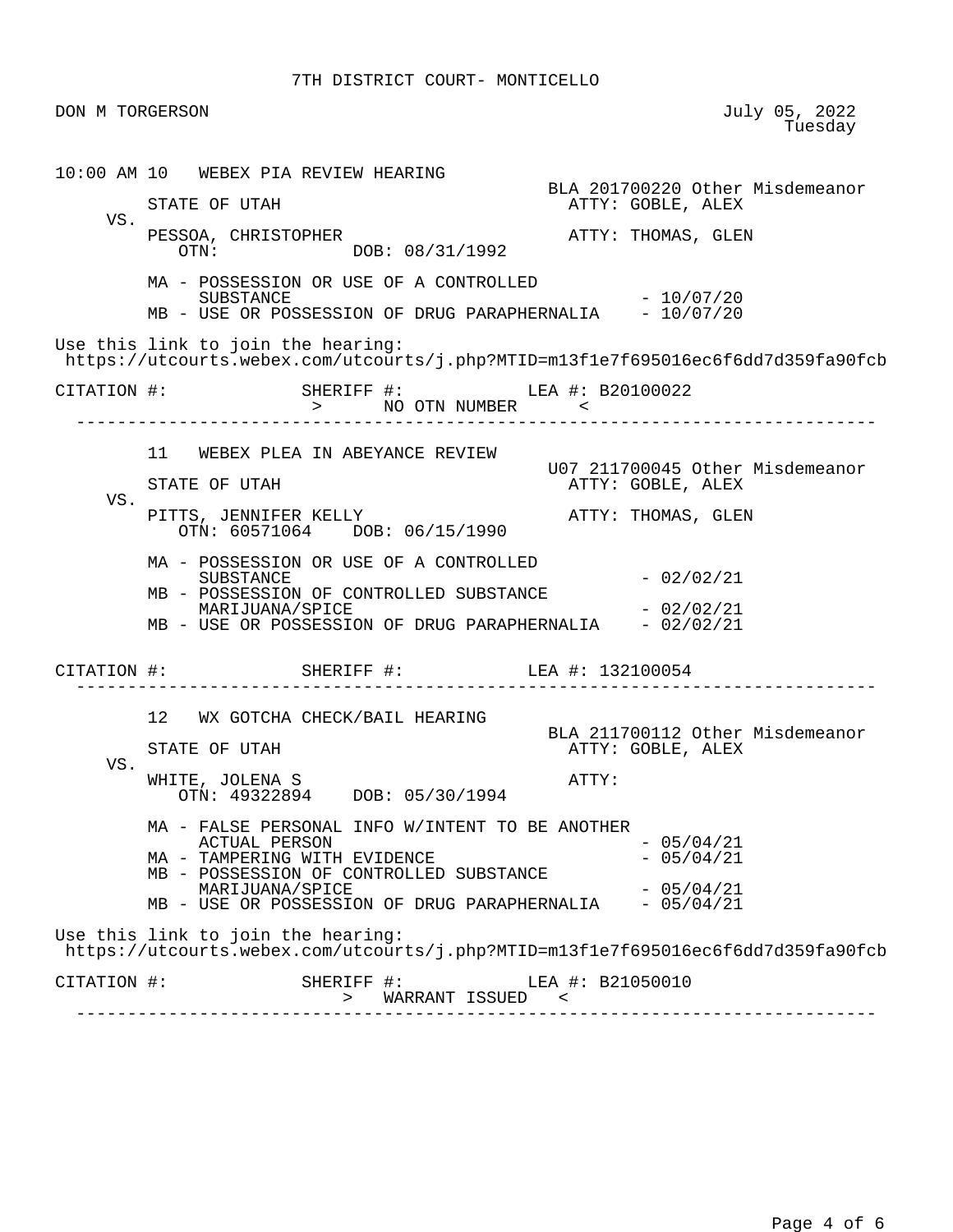DON M TORGERSON July 05, 2022<br>Tuesday en de la construcción de la construcción de la construcción de la construcción de la construcción de la construcción de la construcción de la construcción de la construcción de la construcción de la construcción de la cons

 10:00 AM 13 WEBEX WAIVER HEARING S19 201700094 Other Misdemeanor ATTY: GOBLE, ALEX VS. YAZZIE, JAY ROOSEVELT **ATTY: MORGAN, HAPPY**  OTN: 49326705 DOB: 03/04/1990 MA - POSSESSION OF A CONTROLLED SUBSTANCE SCHEDULE I/II/ANALOG - 05/07/20 MB - POSSESSION OF CONTROLLED SUBSTANCE MARIJUANA/SPICE  $- 05/07/20$ MB - USE OR POSSESSION OF DRUG PARAPHERNALIA - 05/07/20 IN - NO DRIVERS LICENSE IN POSSESSION - 05/07/20<br>IN - SPEEDING - 61/50 - 05/07/20  $IN - SPEEDING - 61/50$  Use this link to join the hearing: https://utcourts.webex.com/utcourts/j.php?MTID=m13f1e7f695016ec6f6dd7d359fa90fcb CITATION #: SHERIFF #: LEA #: 2005-0033 ------------------------------------------------------------------------------ 14 WX GOTCHA CHECK/BAIL HEARING S19 211700203 Other Misdemeanor ATTY: GOBLE, ALEX VS. YAZZIE, ONEAL KENNETH **ATTY:**  OTN: 60572898 DOB: 10/18/2000 MA - POSSESSION OR USE OF A CONTROLLED  $SUBSTATE$   $- 08/01/21$  MB - POSSESSION OF CONTROLLED SUBSTANCE  $MARIJUANA/SPICE$   $- 08/01/21$ MB - USE OR POSSESSION OF DRUG PARAPHERNALIA - 08/01/21  $IN - SPEEDING - 54/30 - 08/01/21$  Use this link to join the hearing: https://utcourts.webex.com/utcourts/j.php?MTID=m13f1e7f695016ec6f6dd7d359fa90fcb CITATION #: SHERIFF #: LEA #: 2108-0004 > WARRANT ISSUED < ------------------------------------------------------------------------------ 01:00 PM 15 WEBEX REVIEW HEARING 224700005 Divorce/Annulment ATTY: DIAMOND, JOHN MILLAR, AARON VS.<br>ADAMS, BRYAN ATTY: HUNNICUTT, JAMES WISEMAN, ADRIENNE

------------------------------------------------------------------------------